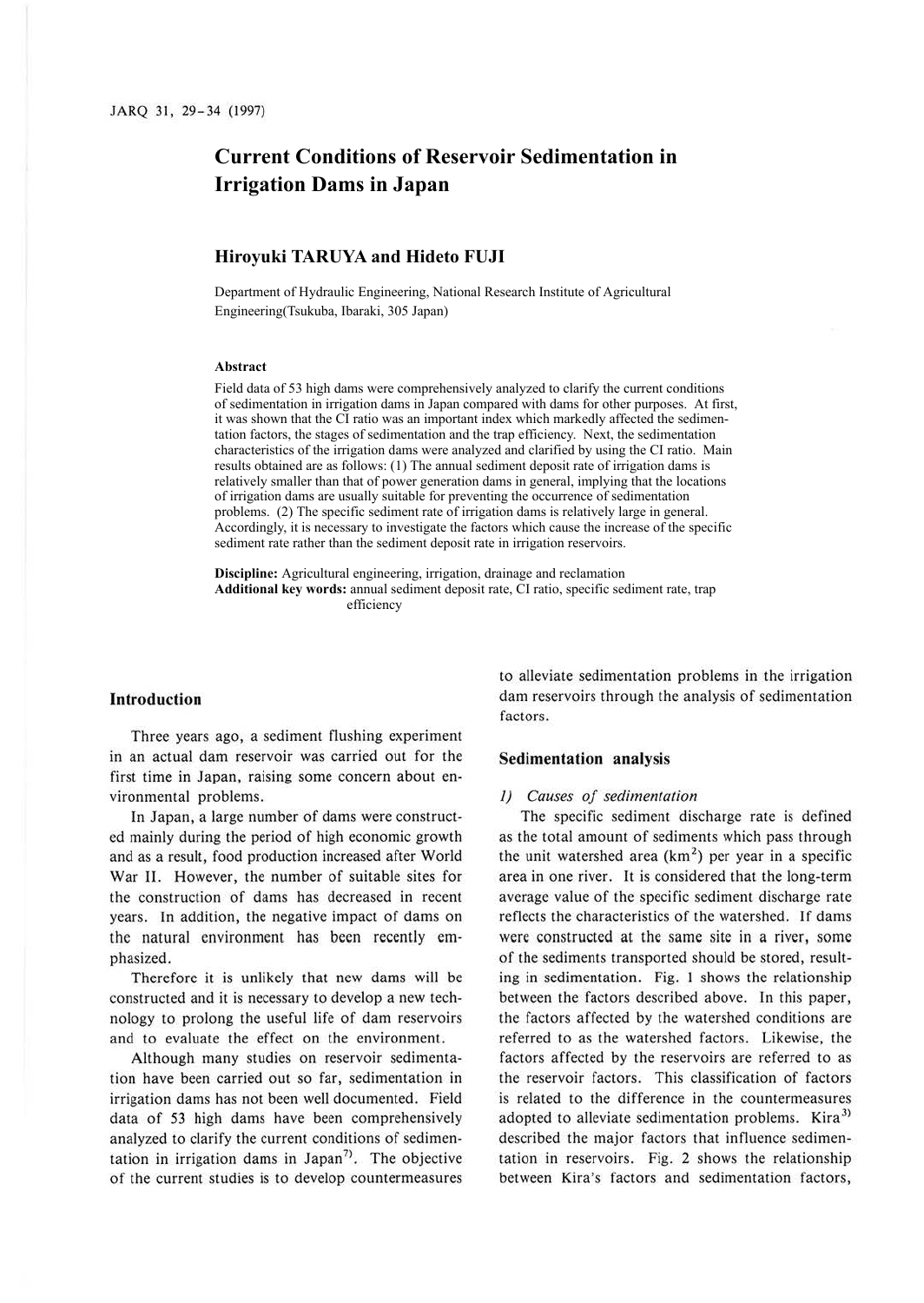

Fig. I. Relationship between accumulated sediment volume and sediment deposit in the reservoir



Fig. 2. Relationships among sedimentation factors

including the watershed factors and the reservoir factors defined above. Some of the Kira's factors belong to only one part of the sediment factors listed in Fig. 2, while the others belong to both parts.

## *2) Cl ratio*

The ratio of C to I (C/I) is designated as CI ratio in this paper, where C  $(m<sup>3</sup>)$  is the storage capacity of the reservoir and I  $(m<sup>3</sup>)$  is the annual inflow of water into the reservoir. C is one of the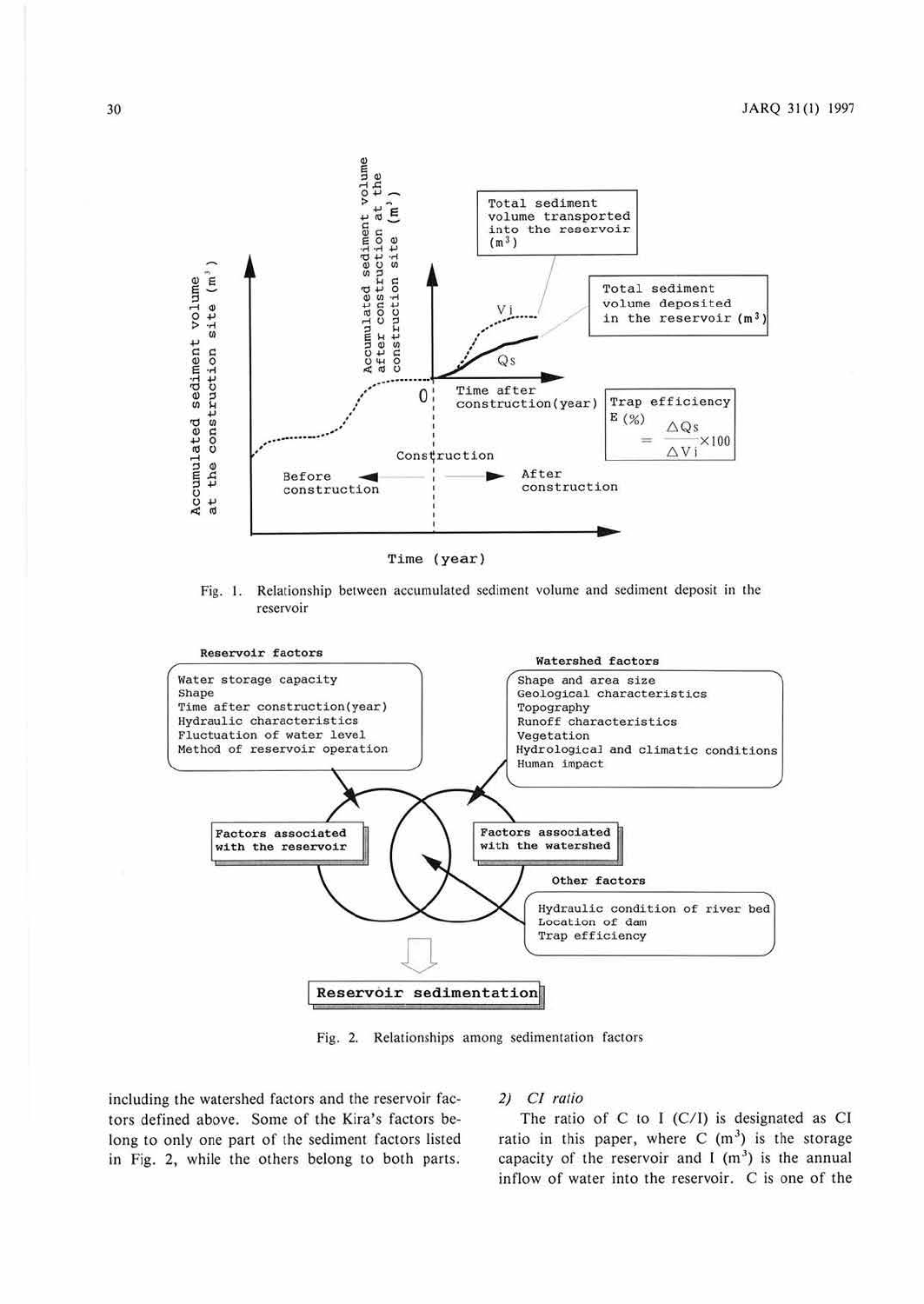factors related to the reservoir factors, and I is one of the watershed factors. That is, the Cl ratio is a dimensionless value related to both factors. Moreover, the Cl ratio is a reciprocal number of the annual revolving rate  $(I/C)$  of the reservoir. It is obvious that the annual revolving rate of the reservoir markedly affects the reservoir operation or hydraulic conditions of the reservoir, the tributaries, the watershed, etc. Therefore, it is assumed that the Cl ratio is closely correlated with the reservoir sedimentation process. The analysis of reservoir sedimentation based on the Cl ratio is important to clarify the sedimentation factors and the sedimentation characteristics in the irrigation dams.

#### *3) Sedimentation stages*

Ishikawa et al.<sup>2)</sup> pointed out that a typical pattern is observed in the temporal variation curve of the accumulated sediment volume in the reservoir. They classified the accumulation of sediments into 3 stages, referred to as the stages of sedimentation, based on data analysis. The stages of sedimentation arc composed of an initial rapid increase stage, a mid-term gradual increase stage and the final steady stage. It is necessary to define the sedimentation stage for the correct evaluation of sedimentation conditions in the reservoir. For instance, the sediment data of a 'young' dam, less than 10 years after construction, are often overlooked for preventing overestimation at the initial rapid stage of sedimentation. Fig. 3 shows the stages of sedimentation by using the annual-revolving rate of the reservoir. It is considered that the amount of sediments transported into the reservoir depends on the amount of inflow water. Accordingly, the aging speed of the reservoir, in which the annual revolving rate is larger, should be faster in terms of stages of sedimentation.



Fig. 3. Annual revolving rate of the reservoirs and sedimentation stages



Fig. 4. Relationship between Cl ratio and trap efficiency determined in previous studies

#### *4) Trap efficiency*

The trap efficiency is defined as the percentage of  $\Delta Q/\Delta V$ , where  $\Delta Q$  is the amount of sediments deposited in the reservoir and  $\Delta V$  is the sediment increase in the reservoir shown in Fig. I. Obviously the trap efficiency is meaningless for a bed load in which 100% is trapped by the reservoir. Although it is an important index for the analysis of fine sediments such as suspended load or wash load. Fig. 4 shows the relationship between the CI ratio and the trap efficiency determined in previous studies<sup>6</sup>. In general, the trap efficiency is considered to increase with the increase of the Cl ratio. However, the relationship between the trap efficiency and the mechanism comrolling the reservoir sedimentation has not been studied sufficiently so far. Moreover, it is difficult to obtain reliable trap efficiency data for rivers.

## **Sedimentation characteristics of irrigation dam**

In this chapter, the sedimentation characteristics of the irrigation dam reservoir are discussed based on the considerations presented in the previous chapter.

*<i>(1)* Catchment area and CI ratio of irrigation dam In general, water storage in an irrigation dam is designed in considering the annual revolving rate of the reservoir. As a result, suitable catchment area which can supply a sufficient volume of water as that planned, is selected. On the other hand, in a dam for electric power generation both the volume of water and the water level must be secured. The catchment area of the irrigation dam is smaller than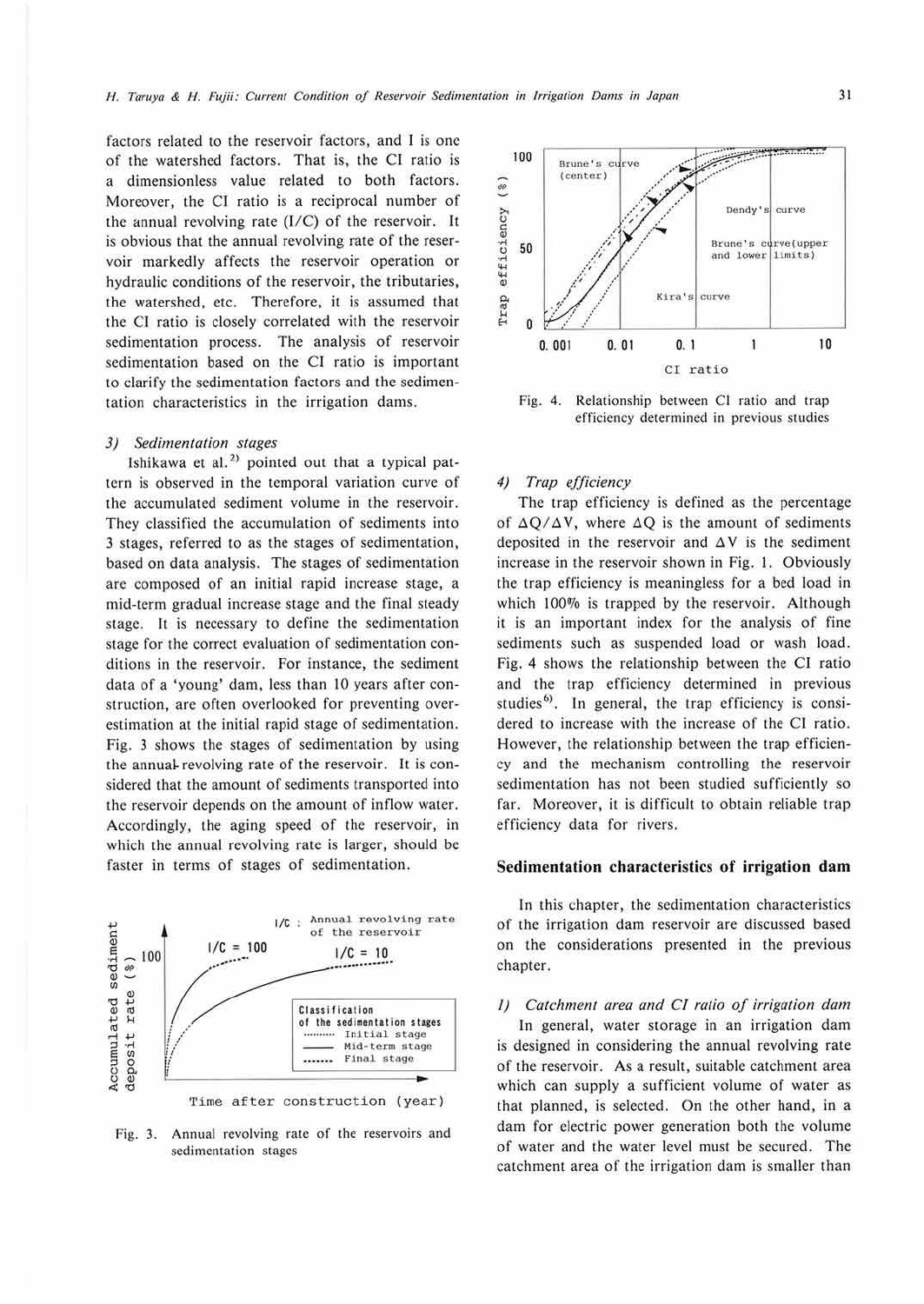

Fig. 5. Relationship between storage capacity and catchment area

that of the dam for electric power generation when the storage capacity is identical. Fig. *5* shows the relationship between the water storage capacity and watershed area of each dam. Sedimentation data of the irrigation dam were originally collected in this study and the previous data, mainly data for electric power generation<sup>5)</sup>, were used in the analysis. The symbols in Fig. 5 indicate the kind of dams, either for irrigation or for other purposes. Fig. *5* shows that the dams for electric power generation have large catchment areas. Assuming that all the dams sampled had the same storage capacity, the watershed area  $F$  and the annual water inflow I of the irrigation dams would be smaller than those of the power generation dams. In fact, based on the same assumption, the CI ratio of the irrigation dams is considered to be larger than that of dams for electric power generation.

# *2) Cl ratio and annual sediment deposit rate*

Fig. 6 shows the relationship between the CJ ratio and annual sediment deposit rate of the dams<sup>4,7)</sup>. The purpose of the reservoirs is indicated by the symbols. The annual sediment deposit rate is defined as the average percentage of storage capacity lost by sedimentation in a year ( $\%$ /year). As stated



Fig. 6. Relationship between CI ratio and annual sediment deposit rate

in the previous paragraph, the values of the CJ ratio of an irrigation dam are mainly included in the range of the value zone indicated in Fig. 6. Moreover, their distribution is in agreement with the general tendency observed in Fig. 6. Furthermore the plots of their distribution show a smaller value for the following reason. The annual sediment deposit is expressed as  $Q/Y/C$ , where  $Q$  is the total volume of accumulated sediment  $(m<sup>3</sup>)$ , Y is the number of years after dam construction, and C is the storage capacity  $(m<sup>3</sup>)$ . Assuming that A and B dams have the same degree of storage capacity C, if the annual revolving rate (1/C) of **A** dam is larger (Cl. ratio is smaller) than that of B dam, the annual sediment deposit  $(Q/Y)$  of A dam is considered to be larger in general. It is generally assumed that the values of Q/Y *IC* of irrigation dams are relatively smaller than those of other dams. ln other words, it is considered that in the irrigation dams the sedimentation stages are longer than in the power generation dams. Therefore, it is assumed that the irrigation dams are located in suitable sites for avoiding the sedimentation problems.

#### *3) CI ratio and specific sediment rate*

Fig. 7 shows the relationship between the Cl ratio and specific sediment rate<sup>4,7)</sup>. The purpose of the reservoir is indicated by the symbols. The specific sediment rate is defined as the total amount of accumulated sediments deposited in the reservoir per unit catchment area, averaged in a year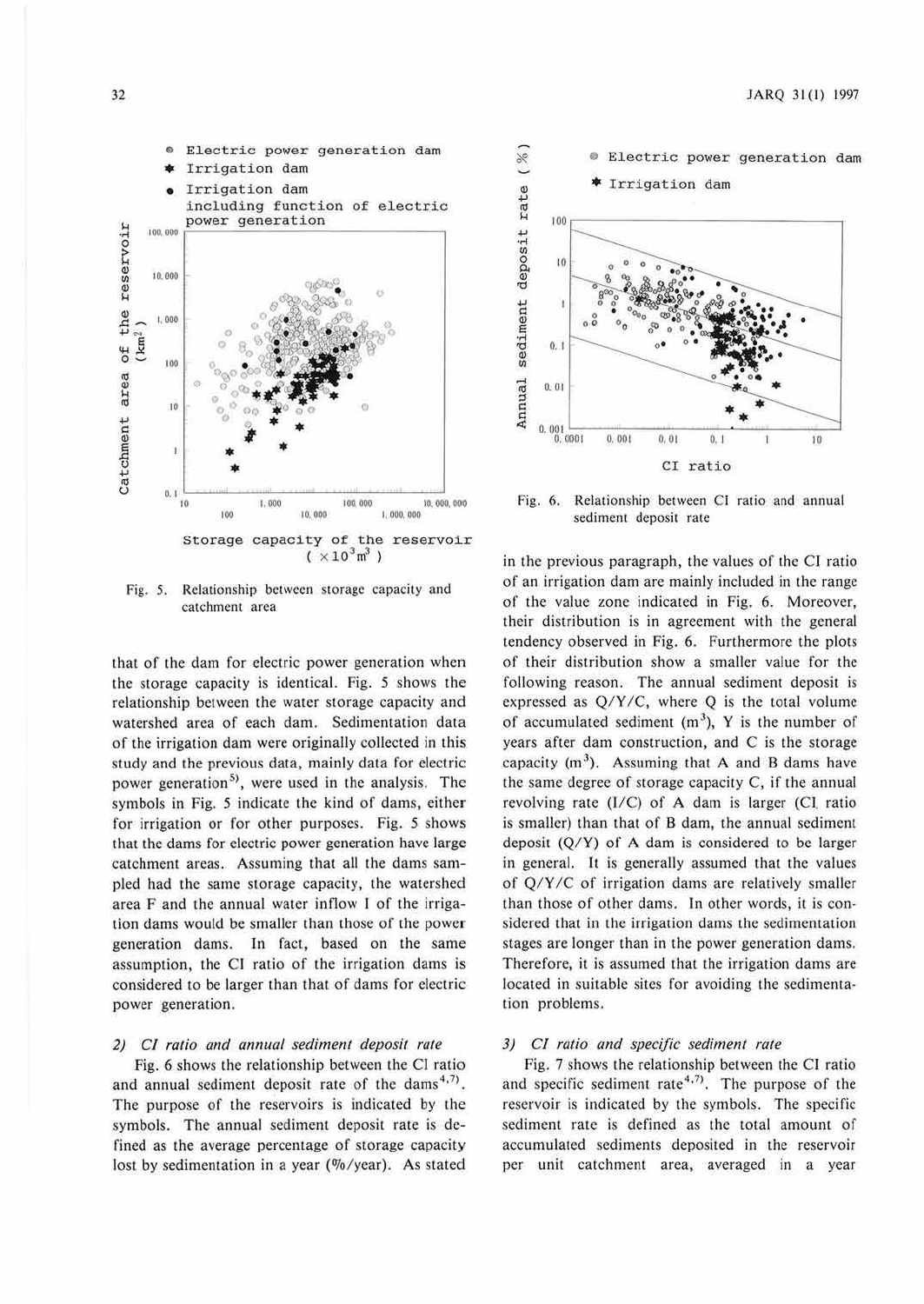

Fig. 7. Relationship between CI ratio and specific sediment rate

 $(m<sup>3</sup>/km<sup>2</sup>/year)$ . The distribution of the specific sediment rate of irrigation dams shows a similar pattern to that of other dams as depicted in Fig. 7 and larger values are recorded, especially when the Cl ratio is close to 0.1. The macroscopic tendencies mentioned above can be explained as follows. The specific sediment rate is expressed as Q/Y /F, where F is the watershed area  $(km^2)$ . First of all, attention should be paid to the value of F and *it* should be assumed that these dams have the same storage capacity C. It was already indicated in Fig. *5* that the watershed area F of irrigation dams tends <sup>10</sup> be smaller than that of the power generation dams. Ashida et al.<sup>1)</sup> observed that the specific sediment discharge rate shows a reverse correlation with the watershed area F. The difference between the specific sediment rate and the specific sediment discharge rate was disregarded here for simplicity, since the specific sediment rate **(Q/Y** /F) of the irrigation dams is considered to be larger than that of other dams. These observations are in agreement with the results indicated in Fig. 7.

The results can also be interpreted by paying attention to Q/Y which corresponds to the amount of annual sediments deposited in the reservoir. At first, it is assumed that all the dams sampled show the same values of F and Qin, where Qin refers to the annual sediment volume transported into the reservoir. As seen from Fig. 4, the irrigation dams tend to trap sediments effectively and Q/Y *IF* of an irrigation dam shows relatively larger values (Fig. 7).

# **Conclusion**

The sedimentation data of irrigation dams were comprehensively compared with the data obtained from past studies. Al first, it was shown that the CI ratio was an important index which markedly affected sedimentation factors, the stages of sedimentation and the trap efficiency. Next, the sedimentation characteristics of the irrigation dams were analyzed and clarified by using the CI ratio. The major findings of the analysis are as follows: (1) The annual sediment deposit rate of irrigation dams is relatively smaller than that of power generation dams, which implies that locations of irrigation dams are suitable for avoiding the sedimentation problems generally. (2) The specific sediment rate of irrigation dams is relatively large in general.

It should be noted that the specific sediment rate is different from the total sediment rate (Q/C), which refers to the rate of sediment accumulated Q to the storage capacity C. A large specific sediment rate does not necessarily imply that the total sediment rate is large. If a serious sedimentation problem should occur in an irrigation dam, detailed investigations of the specific sediment rate and its sources should be conducted.

Two aspects should be emphasized in the,analysis using the CI ratio. The first is that the cause of the increase of the specific sediment rate in the irrigation dams has not been elucidated. The other is that the figures related to the Cl ratio are not suitable for practical and specific operations relating to the sedimentation factors. For instance, the value of the spindle in each figure varies widely and maximum uneven value is in the range of  $10^2 - 10^3$ . It is assumed that the above-mentioned fact might be caused by many other unexpected events such as earthquakes, volcanic eruption, downpours, and human impact, etc. that were not considered in this paper. However, the Cl ratio appears to be useful for predicting the sedimentation trend in an irrigation dam.

#### **References**

- I) Ashida, **K.** & Okumura, T. (1974) : Study on sedimentation in reservoirs. Annu. Disas. Prev. Res. Inst., *Kyoto Univ.,* **178,** 555-570 Un Japanese with English summary].
- 2) Ishikawa, H. & Asada, H. (1972) : Jnvestigation on annual progress of sedimentation in reservoirs. *Cent*. *Res. Inst. Elect. Power !ndusrry Rep.,* **72019,** 1-4